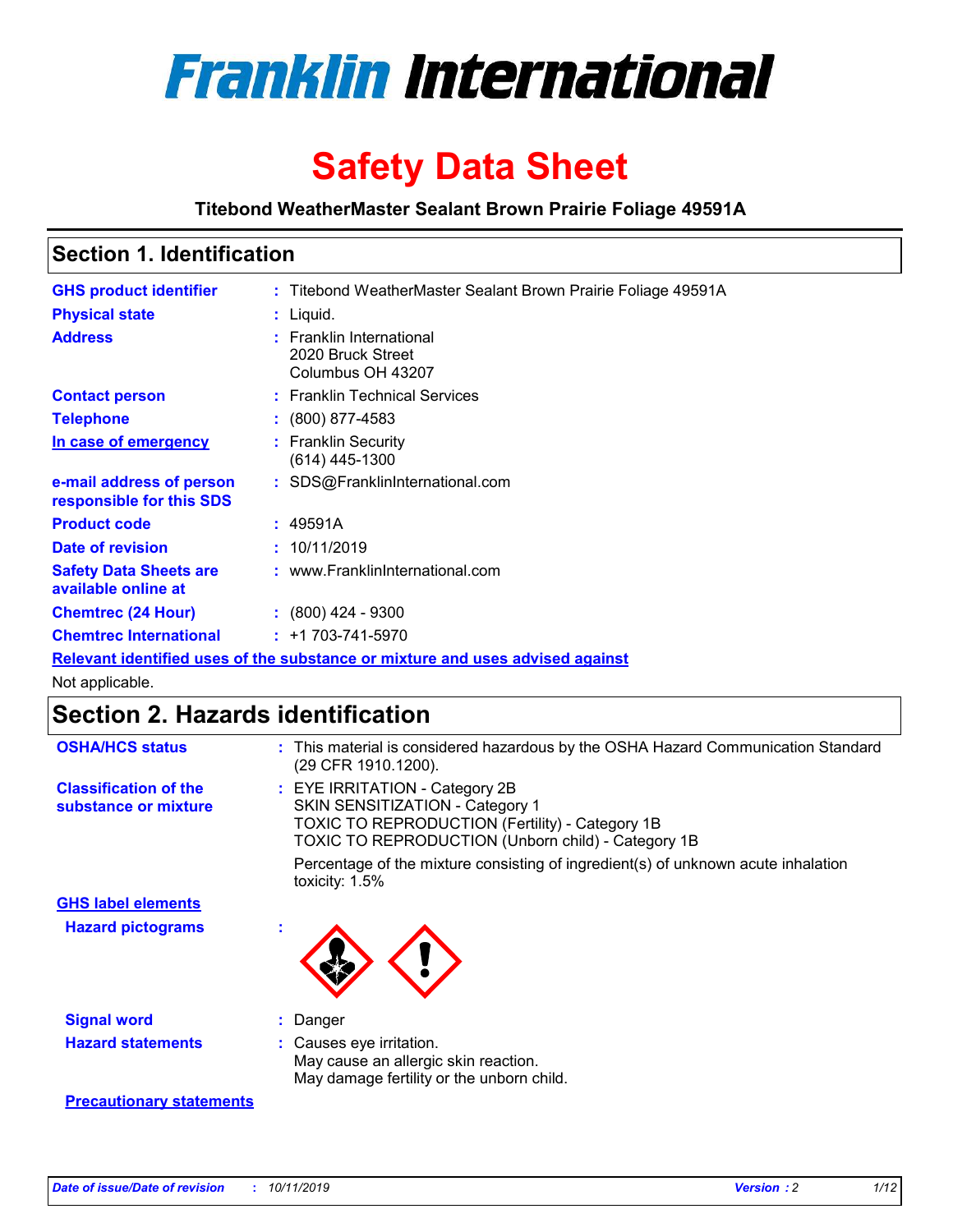### **Section 2. Hazards identification**

| <b>Prevention</b>                          | : Obtain special instructions before use. Do not handle until all safety precautions have<br>been read and understood. Wear protective gloves. Wear eye or face protection.<br>Wear protective clothing. Avoid breathing vapor. Wash hands thoroughly after handling.<br>Contaminated work clothing must not be allowed out of the workplace.                                                        |
|--------------------------------------------|------------------------------------------------------------------------------------------------------------------------------------------------------------------------------------------------------------------------------------------------------------------------------------------------------------------------------------------------------------------------------------------------------|
| <b>Response</b>                            | : IF exposed or concerned: Get medical attention. IF ON SKIN: Wash with plenty of<br>soap and water. Wash contaminated clothing before reuse. If skin irritation or rash<br>occurs: Get medical attention. IF IN EYES: Rinse cautiously with water for several<br>minutes. Remove contact lenses, if present and easy to do. Continue rinsing. If eye<br>irritation persists: Get medical attention. |
| <b>Storage</b>                             | : Store locked up.                                                                                                                                                                                                                                                                                                                                                                                   |
| <b>Disposal</b>                            | : Dispose of contents and container in accordance with all local, regional, national and<br>international regulations.                                                                                                                                                                                                                                                                               |
| <b>Hazards not otherwise</b><br>classified | : Product generates methanol during cure.                                                                                                                                                                                                                                                                                                                                                            |
|                                            |                                                                                                                                                                                                                                                                                                                                                                                                      |

## **Section 3. Composition/information on ingredients**

| <b>Substance/mixture</b><br>Mixture                  |               |                     |
|------------------------------------------------------|---------------|---------------------|
| <b>Ingredient name</b>                               | $\frac{9}{6}$ | <b>CAS number</b>   |
| 3-aminopropyltriethoxysilane<br>Dibutyltin dilaurate | l≤3<br>$≤0.3$ | 919-30-2<br>77-58-7 |

Any concentration shown as a range is to protect confidentiality or is due to batch variation.

**There are no additional ingredients present which, within the current knowledge of the supplier and in the concentrations applicable, are classified as hazardous to health or the environment and hence require reporting in this section.**

**Occupational exposure limits, if available, are listed in Section 8.**

### **Section 4. First aid measures**

| <b>Description of necessary first aid measures</b> |                                                                                                                                                                                                                                                                                                                                                                                                                                                                                                                                                                                                                                                                                                                                                                           |  |  |  |
|----------------------------------------------------|---------------------------------------------------------------------------------------------------------------------------------------------------------------------------------------------------------------------------------------------------------------------------------------------------------------------------------------------------------------------------------------------------------------------------------------------------------------------------------------------------------------------------------------------------------------------------------------------------------------------------------------------------------------------------------------------------------------------------------------------------------------------------|--|--|--|
| <b>Eye contact</b>                                 | : Immediately flush eyes with plenty of water, occasionally lifting the upper and lower<br>eyelids. Check for and remove any contact lenses. Continue to rinse for at least 10<br>minutes. If irritation persists, get medical attention.                                                                                                                                                                                                                                                                                                                                                                                                                                                                                                                                 |  |  |  |
| <b>Inhalation</b>                                  | : Remove victim to fresh air and keep at rest in a position comfortable for breathing. If<br>not breathing, if breathing is irregular or if respiratory arrest occurs, provide artificial<br>respiration or oxygen by trained personnel. It may be dangerous to the person providing<br>aid to give mouth-to-mouth resuscitation. Get medical attention. If unconscious, place<br>in recovery position and get medical attention immediately. Maintain an open airway.<br>Loosen tight clothing such as a collar, tie, belt or waistband. In case of inhalation of<br>decomposition products in a fire, symptoms may be delayed. The exposed person may<br>need to be kept under medical surveillance for 48 hours.                                                       |  |  |  |
| <b>Skin contact</b>                                | : Wash with plenty of soap and water. Remove contaminated clothing and shoes. Wash<br>contaminated clothing thoroughly with water before removing it, or wear gloves.<br>Continue to rinse for at least 10 minutes. Get medical attention. In the event of any<br>complaints or symptoms, avoid further exposure. Wash clothing before reuse. Clean<br>shoes thoroughly before reuse.                                                                                                                                                                                                                                                                                                                                                                                     |  |  |  |
| <b>Ingestion</b>                                   | : Wash out mouth with water. Remove dentures if any. Remove victim to fresh air and<br>keep at rest in a position comfortable for breathing. If material has been swallowed and<br>the exposed person is conscious, give small quantities of water to drink. Stop if the<br>exposed person feels sick as vomiting may be dangerous. Do not induce vomiting<br>unless directed to do so by medical personnel. If vomiting occurs, the head should be<br>kept low so that vomit does not enter the lungs. Get medical attention. Never give<br>anything by mouth to an unconscious person. If unconscious, place in recovery position<br>and get medical attention immediately. Maintain an open airway. Loosen tight clothing<br>such as a collar, tie, belt or waistband. |  |  |  |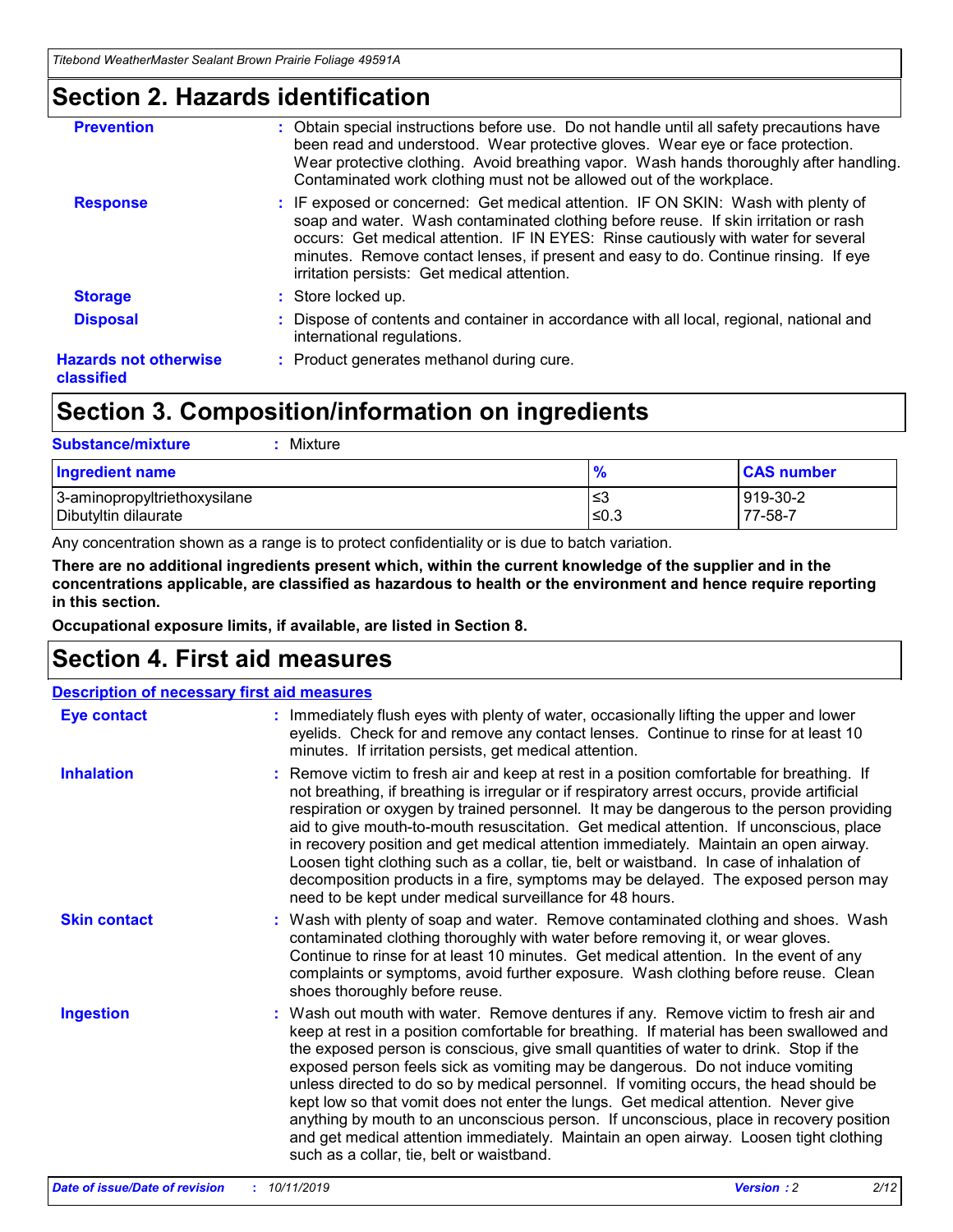## **Section 4. First aid measures**

| Most important symptoms/effects, acute and delayed |  |                                                                                                                                                                                                                                                                                                                                                                                                                 |  |  |
|----------------------------------------------------|--|-----------------------------------------------------------------------------------------------------------------------------------------------------------------------------------------------------------------------------------------------------------------------------------------------------------------------------------------------------------------------------------------------------------------|--|--|
| <b>Potential acute health effects</b>              |  |                                                                                                                                                                                                                                                                                                                                                                                                                 |  |  |
| Eye contact                                        |  | : May cause eye irritation.                                                                                                                                                                                                                                                                                                                                                                                     |  |  |
| <b>Inhalation</b>                                  |  | : No known significant effects or critical hazards.                                                                                                                                                                                                                                                                                                                                                             |  |  |
| <b>Skin contact</b>                                |  | : May cause skin irritation.                                                                                                                                                                                                                                                                                                                                                                                    |  |  |
| <b>Ingestion</b>                                   |  | : No known significant effects or critical hazards.                                                                                                                                                                                                                                                                                                                                                             |  |  |
| Over-exposure signs/symptoms                       |  |                                                                                                                                                                                                                                                                                                                                                                                                                 |  |  |
| <b>Eye contact</b>                                 |  | : Adverse symptoms may include the following:<br>irritation<br>watering<br>redness                                                                                                                                                                                                                                                                                                                              |  |  |
| <b>Inhalation</b>                                  |  | : Adverse symptoms may include the following:<br>reduced fetal weight<br>increase in fetal deaths<br>skeletal malformations                                                                                                                                                                                                                                                                                     |  |  |
| <b>Skin contact</b>                                |  | : Adverse symptoms may include the following:<br>irritation<br>redness<br>reduced fetal weight<br>increase in fetal deaths<br>skeletal malformations                                                                                                                                                                                                                                                            |  |  |
| <b>Ingestion</b>                                   |  | : Adverse symptoms may include the following:<br>reduced fetal weight<br>increase in fetal deaths<br>skeletal malformations                                                                                                                                                                                                                                                                                     |  |  |
|                                                    |  | <b>Indication of immediate medical attention and special treatment needed, if necessary</b>                                                                                                                                                                                                                                                                                                                     |  |  |
| <b>Notes to physician</b>                          |  | : In case of inhalation of decomposition products in a fire, symptoms may be delayed.<br>The exposed person may need to be kept under medical surveillance for 48 hours.                                                                                                                                                                                                                                        |  |  |
| <b>Specific treatments</b>                         |  | : No specific treatment.                                                                                                                                                                                                                                                                                                                                                                                        |  |  |
| <b>Protection of first-aiders</b>                  |  | : No action shall be taken involving any personal risk or without suitable training. If it is<br>suspected that fumes are still present, the rescuer should wear an appropriate mask or<br>self-contained breathing apparatus. It may be dangerous to the person providing aid to<br>give mouth-to-mouth resuscitation. Wash contaminated clothing thoroughly with water<br>before removing it, or wear gloves. |  |  |

**See toxicological information (Section 11)**

### **Section 5. Fire-fighting measures**

| <b>Extinguishing media</b>                             |                                                                                                                                                                                                     |
|--------------------------------------------------------|-----------------------------------------------------------------------------------------------------------------------------------------------------------------------------------------------------|
| <b>Suitable extinguishing</b><br>media                 | : Use an extinguishing agent suitable for the surrounding fire.                                                                                                                                     |
| <b>Unsuitable extinguishing</b><br>media               | : None known.                                                                                                                                                                                       |
| <b>Specific hazards arising</b><br>from the chemical   | : In a fire or if heated, a pressure increase will occur and the container may burst.                                                                                                               |
| <b>Hazardous thermal</b><br>decomposition products     | : Decomposition products may include the following materials:<br>carbon dioxide<br>carbon monoxide<br>nitrogen oxides<br>metal oxide/oxides                                                         |
| <b>Special protective actions</b><br>for fire-fighters | : Promptly isolate the scene by removing all persons from the vicinity of the incident if<br>there is a fire. No action shall be taken involving any personal risk or without suitable<br>training. |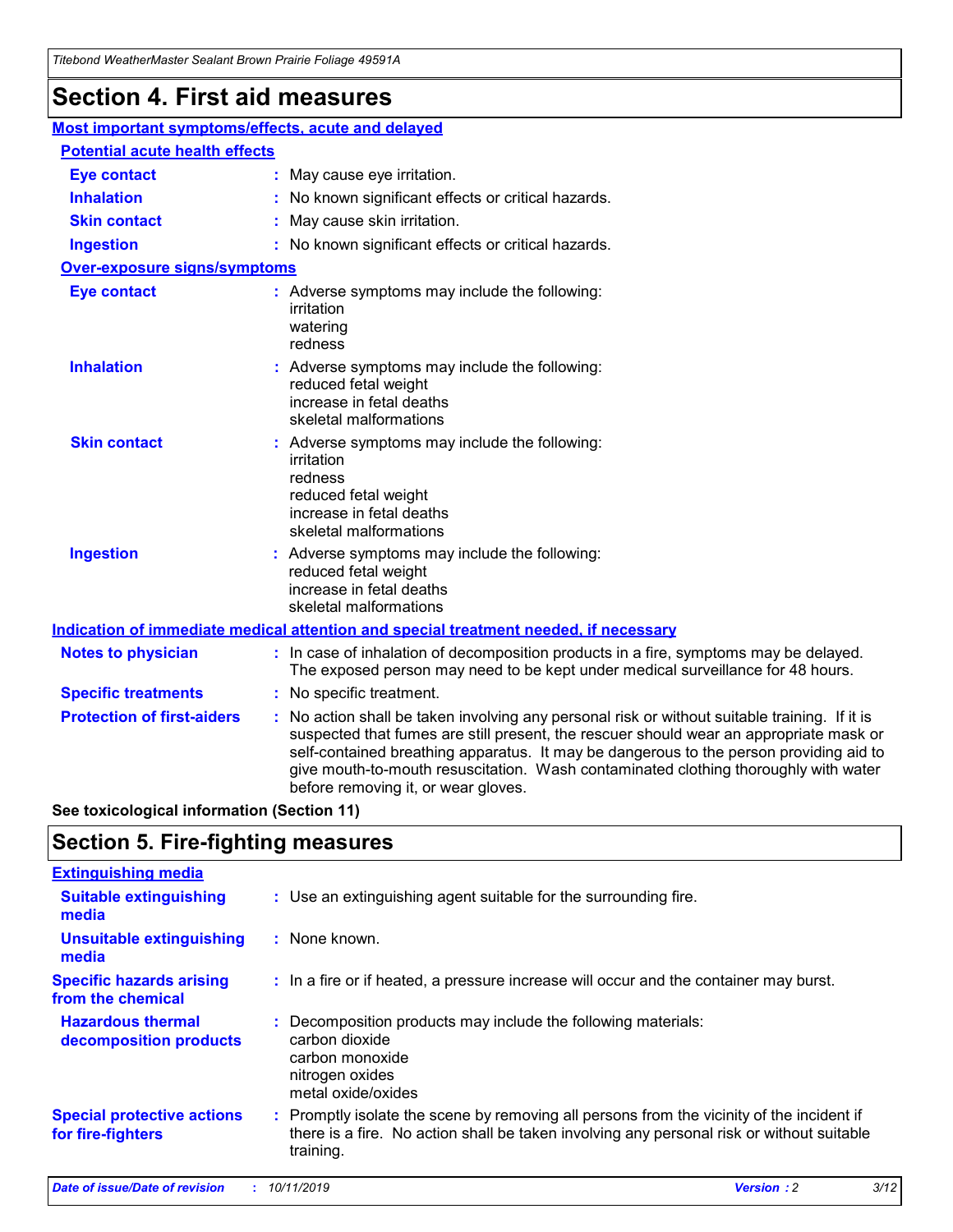### **Section 5. Fire-fighting measures**

**Special protective equipment for fire-fighters** Fire-fighters should wear appropriate protective equipment and self-contained breathing **:** apparatus (SCBA) with a full face-piece operated in positive pressure mode.

### **Section 6. Accidental release measures**

#### **Personal precautions, protective equipment and emergency procedures**

| For non-emergency<br>personnel                               |  | : No action shall be taken involving any personal risk or without suitable training.<br>Evacuate surrounding areas. Keep unnecessary and unprotected personnel from<br>entering. Do not touch or walk through spilled material. Avoid breathing vapor or mist.<br>Provide adequate ventilation. Wear appropriate respirator when ventilation is<br>inadequate. Put on appropriate personal protective equipment.                                                                                                                                                                                                                                                                                             |  |  |
|--------------------------------------------------------------|--|--------------------------------------------------------------------------------------------------------------------------------------------------------------------------------------------------------------------------------------------------------------------------------------------------------------------------------------------------------------------------------------------------------------------------------------------------------------------------------------------------------------------------------------------------------------------------------------------------------------------------------------------------------------------------------------------------------------|--|--|
|                                                              |  | For emergency responders : If specialized clothing is required to deal with the spillage, take note of any information in<br>Section 8 on suitable and unsuitable materials. See also the information in "For non-<br>emergency personnel".                                                                                                                                                                                                                                                                                                                                                                                                                                                                  |  |  |
| <b>Environmental precautions</b>                             |  | : Avoid dispersal of spilled material and runoff and contact with soil, waterways, drains<br>and sewers. Inform the relevant authorities if the product has caused environmental<br>pollution (sewers, waterways, soil or air).                                                                                                                                                                                                                                                                                                                                                                                                                                                                              |  |  |
| <b>Methods and materials for containment and cleaning up</b> |  |                                                                                                                                                                                                                                                                                                                                                                                                                                                                                                                                                                                                                                                                                                              |  |  |
| <b>Small spill</b>                                           |  | : Stop leak if without risk. Move containers from spill area. Dilute with water and mop up<br>if water-soluble. Alternatively, or if water-insoluble, absorb with an inert dry material and<br>place in an appropriate waste disposal container. Dispose of via a licensed waste<br>disposal contractor.                                                                                                                                                                                                                                                                                                                                                                                                     |  |  |
| <b>Large spill</b>                                           |  | : Stop leak if without risk. Move containers from spill area. Approach release from<br>upwind. Prevent entry into sewers, water courses, basements or confined areas. Wash<br>spillages into an effluent treatment plant or proceed as follows. Contain and collect<br>spillage with non-combustible, absorbent material e.g. sand, earth, vermiculite or<br>diatomaceous earth and place in container for disposal according to local regulations<br>(see Section 13). Dispose of via a licensed waste disposal contractor. Contaminated<br>absorbent material may pose the same hazard as the spilled product. Note: see<br>Section 1 for emergency contact information and Section 13 for waste disposal. |  |  |

## **Section 7. Handling and storage**

| <b>Precautions for safe handling</b>                                             |                                                                                                                                                                                                                                                                                                                                                                                                                                                                                                                                                                                                                                                                                                                                                                                                                                                  |
|----------------------------------------------------------------------------------|--------------------------------------------------------------------------------------------------------------------------------------------------------------------------------------------------------------------------------------------------------------------------------------------------------------------------------------------------------------------------------------------------------------------------------------------------------------------------------------------------------------------------------------------------------------------------------------------------------------------------------------------------------------------------------------------------------------------------------------------------------------------------------------------------------------------------------------------------|
| <b>Protective measures</b>                                                       | : Put on appropriate personal protective equipment (see Section 8). Persons with a<br>history of skin sensitization problems should not be employed in any process in which<br>this product is used. Avoid exposure - obtain special instructions before use. Avoid<br>exposure during pregnancy. Do not handle until all safety precautions have been read<br>and understood. Do not get in eyes or on skin or clothing. Do not ingest. Avoid<br>breathing vapor or mist. If during normal use the material presents a respiratory hazard,<br>use only with adequate ventilation or wear appropriate respirator. Keep in the original<br>container or an approved alternative made from a compatible material, kept tightly<br>closed when not in use. Empty containers retain product residue and can be hazardous.<br>Do not reuse container. |
| <b>Advice on general</b><br>occupational hygiene                                 | : Eating, drinking and smoking should be prohibited in areas where this material is<br>handled, stored and processed. Workers should wash hands and face before eating,<br>drinking and smoking. Remove contaminated clothing and protective equipment before<br>entering eating areas. See also Section 8 for additional information on hygiene<br>measures.                                                                                                                                                                                                                                                                                                                                                                                                                                                                                    |
| <b>Conditions for safe storage,</b><br>including any<br><b>incompatibilities</b> | Store between the following temperatures: 0 to 120°C (32 to 248°F). Store in<br>accordance with local regulations. Store in original container protected from direct<br>sunlight in a dry, cool and well-ventilated area, away from incompatible materials (see<br>Section 10) and food and drink. Store locked up. Keep container tightly closed and<br>sealed until ready for use. Containers that have been opened must be carefully<br>resealed and kept upright to prevent leakage. Do not store in unlabeled containers.<br>Use appropriate containment to avoid environmental contamination. See Section 10 for<br>incompatible materials before handling or use.                                                                                                                                                                         |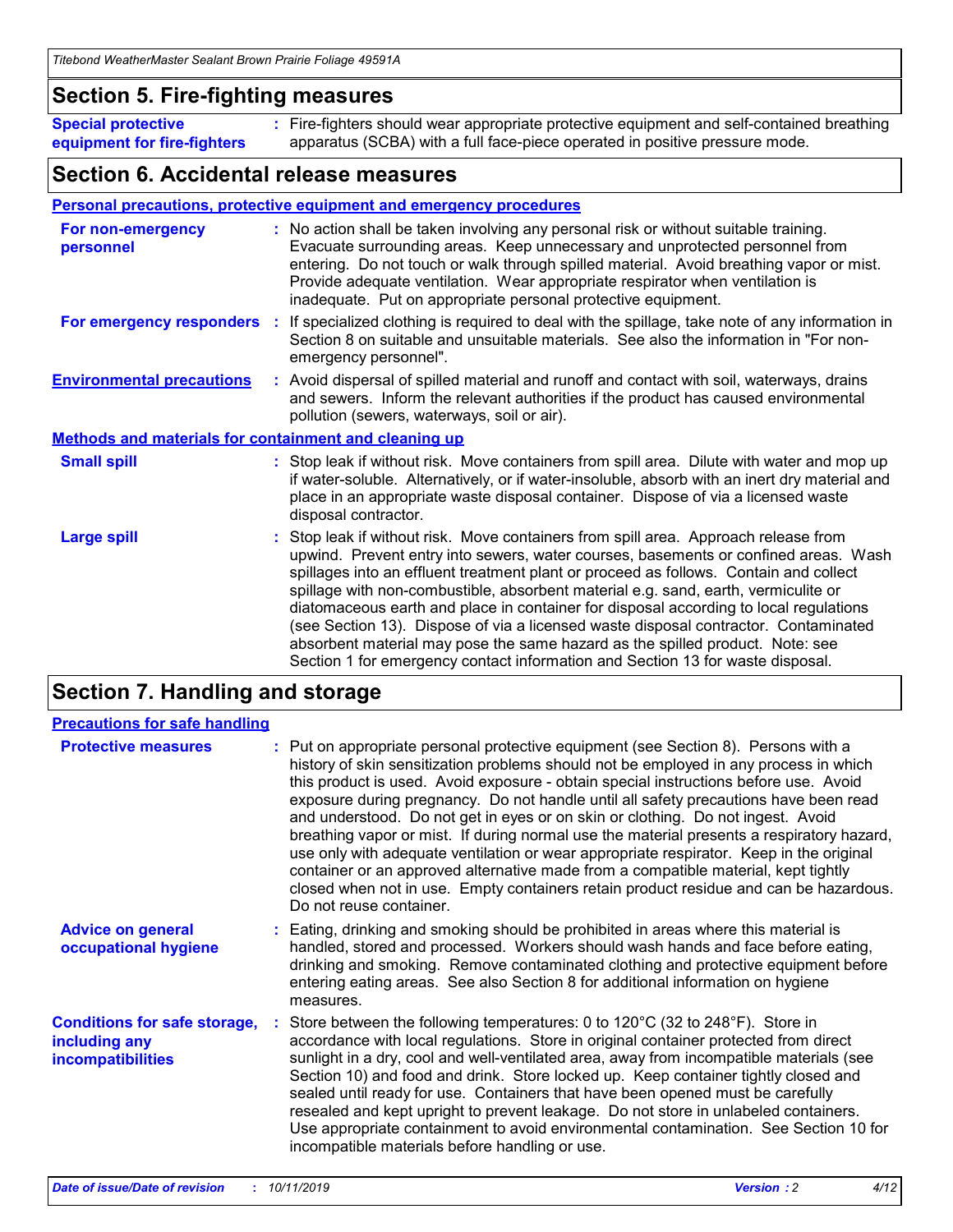## **Section 8. Exposure controls/personal protection**

#### **Control parameters**

#### **Occupational exposure limits**

| <b>Ingredient name</b>                               |                        | <b>Exposure limits</b>                                                                                                                                                                                                                                                                                                                                                                                                                                                                                                                                                                                                 |
|------------------------------------------------------|------------------------|------------------------------------------------------------------------------------------------------------------------------------------------------------------------------------------------------------------------------------------------------------------------------------------------------------------------------------------------------------------------------------------------------------------------------------------------------------------------------------------------------------------------------------------------------------------------------------------------------------------------|
| 3-aminopropyltriethoxysilane<br>Dibutyltin dilaurate |                        | None.<br>ACGIH TLV (United States, 3/2019). Absorbed through skin.<br>Notes: as Sn<br>TWA: 0.1 mg/m <sup>3</sup> , (as Sn) 8 hours.<br>STEL: 0.2 mg/m <sup>3</sup> , (as Sn) 15 minutes.<br>NIOSH REL (United States, 10/2016). Absorbed through skin.<br>Notes: as Sn<br>TWA: 0.1 mg/m <sup>3</sup> , (as Sn) 10 hours.<br>OSHA PEL (United States, 5/2018). Notes: as Sn<br>TWA: $0.1 \text{ mg/m}^3$ , (as Sn) 8 hours.<br>OSHA PEL 1989 (United States, 3/1989). Absorbed through skin.<br>Notes: measured as Sn<br>TWA: 0.1 mg/m <sup>3</sup> , (measured as Sn) 8 hours. Form: Organic                           |
| <b>Appropriate engineering</b><br><b>controls</b>    |                        | : If user operations generate dust, fumes, gas, vapor or mist, use process enclosures,<br>local exhaust ventilation or other engineering controls to keep worker exposure to<br>airborne contaminants below any recommended or statutory limits.                                                                                                                                                                                                                                                                                                                                                                       |
| <b>Environmental exposure</b><br><b>controls</b>     |                        | Emissions from ventilation or work process equipment should be checked to ensure<br>they comply with the requirements of environmental protection legislation. In some<br>cases, fume scrubbers, filters or engineering modifications to the process equipment<br>will be necessary to reduce emissions to acceptable levels.                                                                                                                                                                                                                                                                                          |
| <b>Individual protection measures</b>                |                        |                                                                                                                                                                                                                                                                                                                                                                                                                                                                                                                                                                                                                        |
| <b>Hygiene measures</b>                              |                        | : Wash hands, forearms and face thoroughly after handling chemical products, before<br>eating, smoking and using the lavatory and at the end of the working period.<br>Appropriate techniques should be used to remove potentially contaminated clothing.<br>Contaminated work clothing should not be allowed out of the workplace. Wash<br>contaminated clothing before reusing. Ensure that eyewash stations and safety<br>showers are close to the workstation location.                                                                                                                                            |
| <b>Eye/face protection</b>                           |                        | : Safety eyewear complying with an approved standard should be used when a risk<br>assessment indicates this is necessary to avoid exposure to liquid splashes, mists,<br>gases or dusts. If contact is possible, the following protection should be worn, unless<br>the assessment indicates a higher degree of protection: chemical splash goggles.                                                                                                                                                                                                                                                                  |
| <b>Skin protection</b>                               |                        |                                                                                                                                                                                                                                                                                                                                                                                                                                                                                                                                                                                                                        |
| <b>Hand protection</b>                               |                        | : Chemical-resistant, impervious gloves complying with an approved standard should be<br>worn at all times when handling chemical products if a risk assessment indicates this is<br>necessary. Considering the parameters specified by the glove manufacturer, check<br>during use that the gloves are still retaining their protective properties. It should be<br>noted that the time to breakthrough for any glove material may be different for different<br>glove manufacturers. In the case of mixtures, consisting of several substances, the<br>protection time of the gloves cannot be accurately estimated. |
| <b>Body protection</b>                               | handling this product. | : Personal protective equipment for the body should be selected based on the task being<br>performed and the risks involved and should be approved by a specialist before                                                                                                                                                                                                                                                                                                                                                                                                                                              |
| <b>Other skin protection</b>                         |                        | : Appropriate footwear and any additional skin protection measures should be selected<br>based on the task being performed and the risks involved and should be approved by a<br>specialist before handling this product.                                                                                                                                                                                                                                                                                                                                                                                              |
| <b>Respiratory protection</b>                        | aspects of use.        | : Based on the hazard and potential for exposure, select a respirator that meets the<br>appropriate standard or certification. Respirators must be used according to a<br>respiratory protection program to ensure proper fitting, training, and other important                                                                                                                                                                                                                                                                                                                                                       |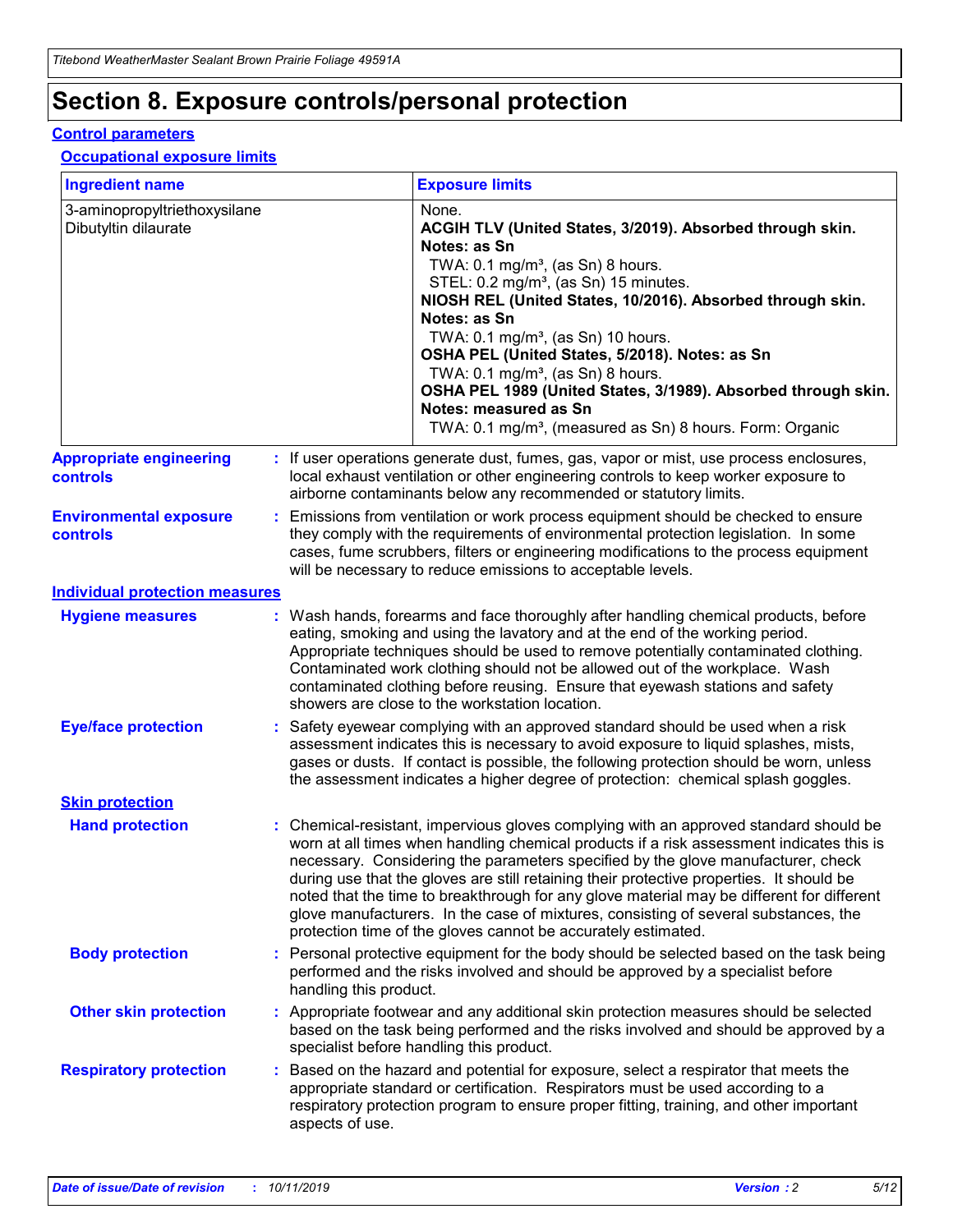### **Section 9. Physical and chemical properties**

#### **Appearance**

| <b>Physical state</b>                                  | : Liquid. [Paste.]                                              |
|--------------------------------------------------------|-----------------------------------------------------------------|
| <b>Color</b>                                           | Brown.                                                          |
| Odor                                                   | None [Slight]                                                   |
| <b>Odor threshold</b>                                  | $:$ Not available.                                              |
| рH                                                     | : Not applicable.                                               |
| <b>Melting point</b>                                   | : Not available.                                                |
| <b>Boiling point</b>                                   | : >100°C (>212°F)                                               |
| <b>Flash point</b>                                     | : Closed cup: $>200^{\circ}$ C ( $>392^{\circ}$ F) [Setaflash.] |
| <b>Evaporation rate</b>                                | $:$ <1 (butyl acetate = 1)                                      |
| <b>Flammability (solid, gas)</b>                       | : Not available.                                                |
| <b>Lower and upper explosive</b><br>(flammable) limits | : Not available.                                                |
|                                                        | : 0 g/l                                                         |
| <b>VOC (less water, less</b><br>exempt solvents)       |                                                                 |
| <b>Volatility</b>                                      | $: 0\%$ (w/w)                                                   |
| <b>Vapor density</b>                                   | : Not available.                                                |
| <b>Relative density</b>                                | : 1.4329                                                        |
| <b>Solubility</b>                                      | Insoluble in the following materials: cold water and hot water. |
| <b>Solubility in water</b>                             | $:$ Not available.                                              |
| <b>Partition coefficient: n-</b><br>octanol/water      | $:$ Not available.                                              |
| <b>Auto-ignition temperature</b>                       | : Not available.                                                |
| <b>Decomposition temperature</b>                       | : Not available.                                                |

## **Section 10. Stability and reactivity**

| <b>Reactivity</b>                            | : No specific test data related to reactivity available for this product or its ingredients.            |
|----------------------------------------------|---------------------------------------------------------------------------------------------------------|
| <b>Chemical stability</b>                    | : The product is stable.                                                                                |
| <b>Possibility of hazardous</b><br>reactions | : Under normal conditions of storage and use, hazardous reactions will not occur.                       |
| <b>Conditions to avoid</b>                   | : No specific data.                                                                                     |
| <b>Incompatible materials</b>                | : No specific data.                                                                                     |
| <b>Hazardous decomposition</b><br>products   | Under normal conditions of storage and use, hazardous decomposition products should<br>not be produced. |

## **Section 11. Toxicological information**

### **Information on toxicological effects**

#### **Acute toxicity**

| <b>Product/ingredient name</b> | <b>Result</b>           | <b>Species</b> | <b>Dose</b>                | <b>Exposure</b> |
|--------------------------------|-------------------------|----------------|----------------------------|-----------------|
| 3-aminopropyltriethoxysilane   | <b>ILD50 Dermal</b>     | Rabbit         | 4.29 g/kg                  |                 |
| Dibutyltin dilaurate           | ILD50 Oral<br>LD50 Oral | Rat<br>Rat     | $1.57$ g/kg<br>175 $mg/kg$ |                 |
|                                |                         |                |                            |                 |

**Irritation/Corrosion**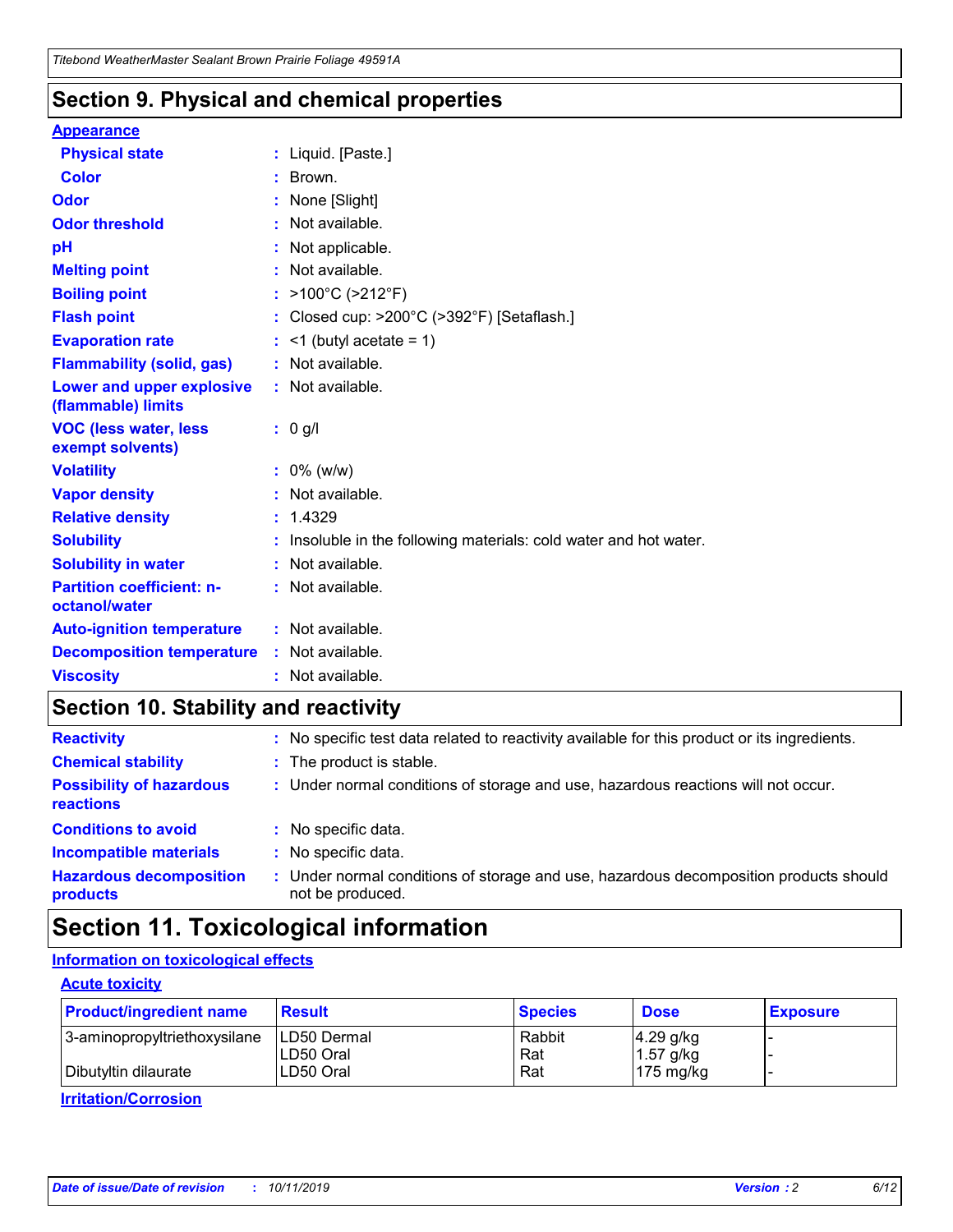## **Section 11. Toxicological information**

| <b>Product/ingredient name</b> | <b>Result</b>            | <b>Species</b> | <b>Score</b> | <b>Exposure</b>           | <b>Observation</b> |
|--------------------------------|--------------------------|----------------|--------------|---------------------------|--------------------|
| 3-aminopropyltriethoxysilane   | Eyes - Mild irritant     | Rabbit         |              | $100$ mg                  |                    |
|                                | Eyes - Severe irritant   | Rabbit         |              | 24 hours 750              |                    |
|                                |                          |                |              | ug                        |                    |
|                                | Skin - Severe irritant   | Rabbit         |              | 24 hours 5                | -                  |
| Dibutyltin dilaurate           | Eyes - Moderate irritant | Rabbit         |              | mg<br><b>24 hours 100</b> |                    |
|                                |                          |                |              | mg                        |                    |
|                                | Skin - Severe irritant   | Rabbit         |              | 500 mg                    | -                  |

#### **Sensitization**

Not available.

#### **Mutagenicity**

Not available.

#### **Carcinogenicity**

Not available.

#### **Reproductive toxicity**

Not available.

#### **Teratogenicity**

Not available.

#### **Specific target organ toxicity (single exposure)**

Not available.

#### **Specific target organ toxicity (repeated exposure)**

| <b>Name</b>                                                                  |                                                                                                                             | <b>Category</b> | <b>Route of</b><br>exposure | <b>Target organs</b> |
|------------------------------------------------------------------------------|-----------------------------------------------------------------------------------------------------------------------------|-----------------|-----------------------------|----------------------|
| Dibutyltin dilaurate                                                         |                                                                                                                             | Category 1      |                             | respiratory system   |
| <b>Aspiration hazard</b><br>Not available.                                   |                                                                                                                             |                 |                             |                      |
| <b>Information on the likely</b><br>routes of exposure                       | : Not available.                                                                                                            |                 |                             |                      |
| <b>Potential acute health effects</b>                                        |                                                                                                                             |                 |                             |                      |
| <b>Eye contact</b>                                                           | : May cause eye irritation.                                                                                                 |                 |                             |                      |
| <b>Inhalation</b>                                                            | : No known significant effects or critical hazards.                                                                         |                 |                             |                      |
| <b>Skin contact</b>                                                          | : May cause skin irritation.                                                                                                |                 |                             |                      |
| <b>Ingestion</b>                                                             | : No known significant effects or critical hazards.                                                                         |                 |                             |                      |
| Symptoms related to the physical, chemical and toxicological characteristics |                                                                                                                             |                 |                             |                      |
| <b>Eye contact</b>                                                           | : Adverse symptoms may include the following:<br>irritation<br>watering<br>redness                                          |                 |                             |                      |
| <b>Inhalation</b>                                                            | : Adverse symptoms may include the following:<br>reduced fetal weight<br>increase in fetal deaths<br>skeletal malformations |                 |                             |                      |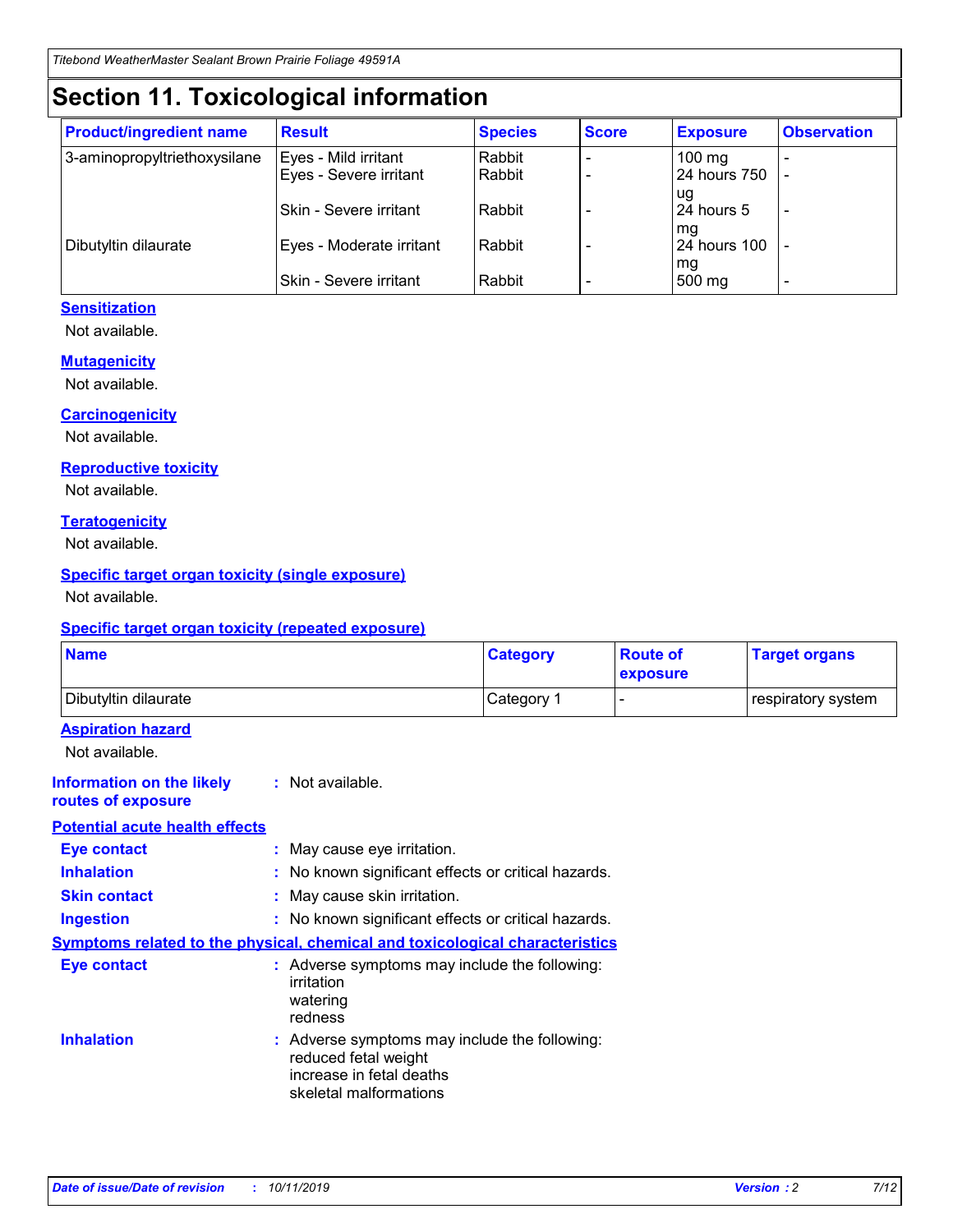*Titebond WeatherMaster Sealant Brown Prairie Foliage 49591A*

## **Section 11. Toxicological information**

| <b>Skin contact</b>                     | : Adverse symptoms may include the following:<br>irritation<br>redness<br>reduced fetal weight<br>increase in fetal deaths<br>skeletal malformations |
|-----------------------------------------|------------------------------------------------------------------------------------------------------------------------------------------------------|
| <b>Ingestion</b>                        | : Adverse symptoms may include the following:<br>reduced fetal weight<br>increase in fetal deaths<br>skeletal malformations                          |
|                                         | Delayed and immediate effects and also chronic effects from short and long term exposure                                                             |
| <b>Short term exposure</b>              |                                                                                                                                                      |
| <b>Potential immediate</b><br>effects   | : Not available.                                                                                                                                     |
| <b>Potential delayed effects</b>        | : Not available.                                                                                                                                     |
| <b>Long term exposure</b>               |                                                                                                                                                      |
| <b>Potential immediate</b><br>effects   | : Not available.                                                                                                                                     |
| <b>Potential delayed effects</b>        | : Not available.                                                                                                                                     |
| <b>Potential chronic health effects</b> |                                                                                                                                                      |
| Not available.                          |                                                                                                                                                      |
| <b>General</b>                          | : Once sensitized, a severe allergic reaction may occur when subsequently exposed to<br>very low levels.                                             |
| <b>Carcinogenicity</b>                  | : No known significant effects or critical hazards.                                                                                                  |
| <b>Mutagenicity</b>                     | : No known significant effects or critical hazards.                                                                                                  |
| <b>Teratogenicity</b>                   | May damage the unborn child.                                                                                                                         |
| <b>Developmental effects</b>            | : No known significant effects or critical hazards.                                                                                                  |
| <b>Fertility effects</b>                | : May damage fertility.                                                                                                                              |
| <b>Numerical measures of toxicity</b>   |                                                                                                                                                      |
| <b>Acute toxicity estimates</b>         |                                                                                                                                                      |
| الملحلة والمستحيط والمسالم              |                                                                                                                                                      |

Not available.

## **Section 12. Ecological information**

#### **Toxicity**

| <b>Product/ingredient name</b> | <b>Result</b>                     | <b>Species</b>                       | <b>Exposure</b> |
|--------------------------------|-----------------------------------|--------------------------------------|-----------------|
| Dibutyltin dilaurate           | Chronic EC10 > 2 mg/l Fresh water | Algae - Scenedesmus<br>I subspicatus | l 96 hours i    |

### **Persistence and degradability**

| <b>Product/ingredient name</b> | <b>Test</b>                                                                    | <b>Result</b>  |                   | <b>Dose</b> | <b>Inoculum</b>         |
|--------------------------------|--------------------------------------------------------------------------------|----------------|-------------------|-------------|-------------------------|
| Dibutyltin dilaurate           | OECD 301F<br>Ready<br>Biodegradability -<br>Manometric<br>Respirometry<br>Test | 23 % - 28 days |                   |             |                         |
| <b>Product/ingredient name</b> | <b>Aquatic half-life</b>                                                       |                | <b>Photolysis</b> |             | <b>Biodegradability</b> |
| Dibutyltin dilaurate           |                                                                                |                |                   |             | Inherent                |

### **Bioaccumulative potential**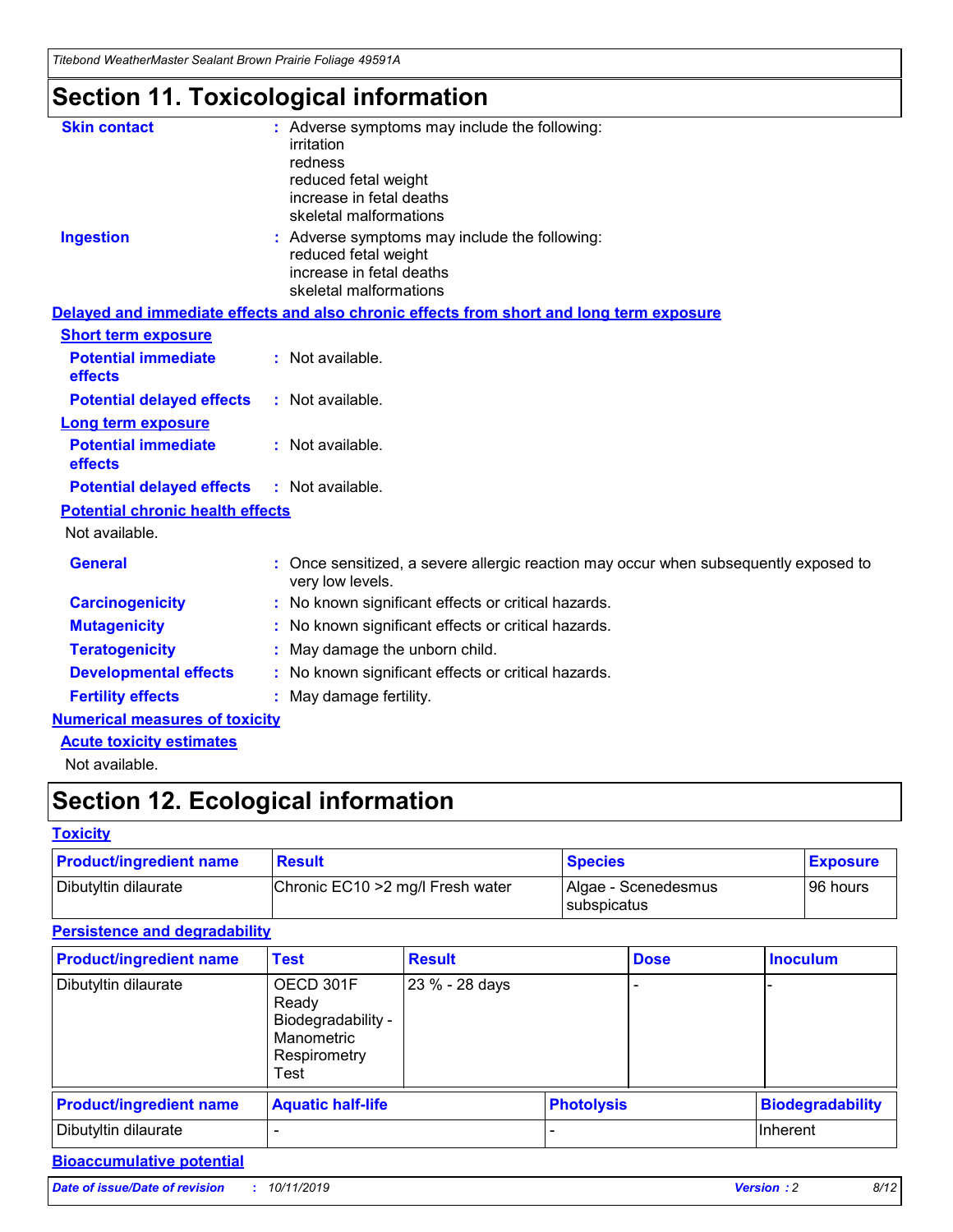## **Section 12. Ecological information**

| <b>Product/ingredient name</b> | $LoaPow$ | <b>BCF</b> | <b>Potential</b> |
|--------------------------------|----------|------------|------------------|
| 3-aminopropyltriethoxysilane   | 4.44     | 3.4        | low              |
| Dibutyltin dilaurate           |          | 2.91       | low              |

#### **Mobility in soil**

| <b>Soil/water partition</b><br>coefficient (K <sub>oc</sub> ) | : Not available.                                    |
|---------------------------------------------------------------|-----------------------------------------------------|
| <b>Other adverse effects</b>                                  | : No known significant effects or critical hazards. |

### **Section 13. Disposal considerations**

**Disposal methods :**

The generation of waste should be avoided or minimized wherever possible. Disposal of this product, solutions and any by-products should at all times comply with the requirements of environmental protection and waste disposal legislation and any regional local authority requirements. Dispose of surplus and non-recyclable products via a licensed waste disposal contractor. Waste should not be disposed of untreated to the sewer unless fully compliant with the requirements of all authorities with jurisdiction. Waste packaging should be recycled. Incineration or landfill should only be considered when recycling is not feasible. This material and its container must be disposed of in a safe way. Care should be taken when handling emptied containers that have not been cleaned or rinsed out. Empty containers or liners may retain some product residues. Avoid dispersal of spilled material and runoff and contact with soil, waterways, drains and sewers.

## **Section 14. Transport information**

|                                      | <b>DOT</b><br><b>Classification</b> | <b>TDG</b><br><b>Classification</b> | <b>Mexico</b><br><b>Classification</b> | <b>ADR/RID</b> | <b>IMDG</b>              | <b>IATA</b>              |
|--------------------------------------|-------------------------------------|-------------------------------------|----------------------------------------|----------------|--------------------------|--------------------------|
| <b>UN number</b>                     | Not regulated.                      | Not regulated.                      | Not regulated.                         | Not regulated. | Not regulated.           | Not regulated.           |
| <b>UN proper</b><br>shipping name    | $\blacksquare$                      |                                     |                                        |                |                          |                          |
| <b>Transport</b><br>hazard class(es) | $\blacksquare$                      | $\overline{\phantom{a}}$            | $\blacksquare$                         | $\blacksquare$ | $\overline{\phantom{a}}$ | $\blacksquare$           |
| <b>Packing group</b>                 | $\overline{\phantom{a}}$            | $\overline{\phantom{0}}$            | $\overline{\phantom{a}}$               | -              | $\overline{\phantom{0}}$ | $\overline{\phantom{a}}$ |
| <b>Environmental</b><br>hazards      | No.                                 | No.                                 | No.                                    | No.            | No.                      | No.                      |

## **Section 15. Regulatory information**

#### **U.S. Federal regulations**

#### **SARA 302/304**

#### **Composition/information on ingredients**

No products were found.

**SARA 304 RQ :** Not applicable.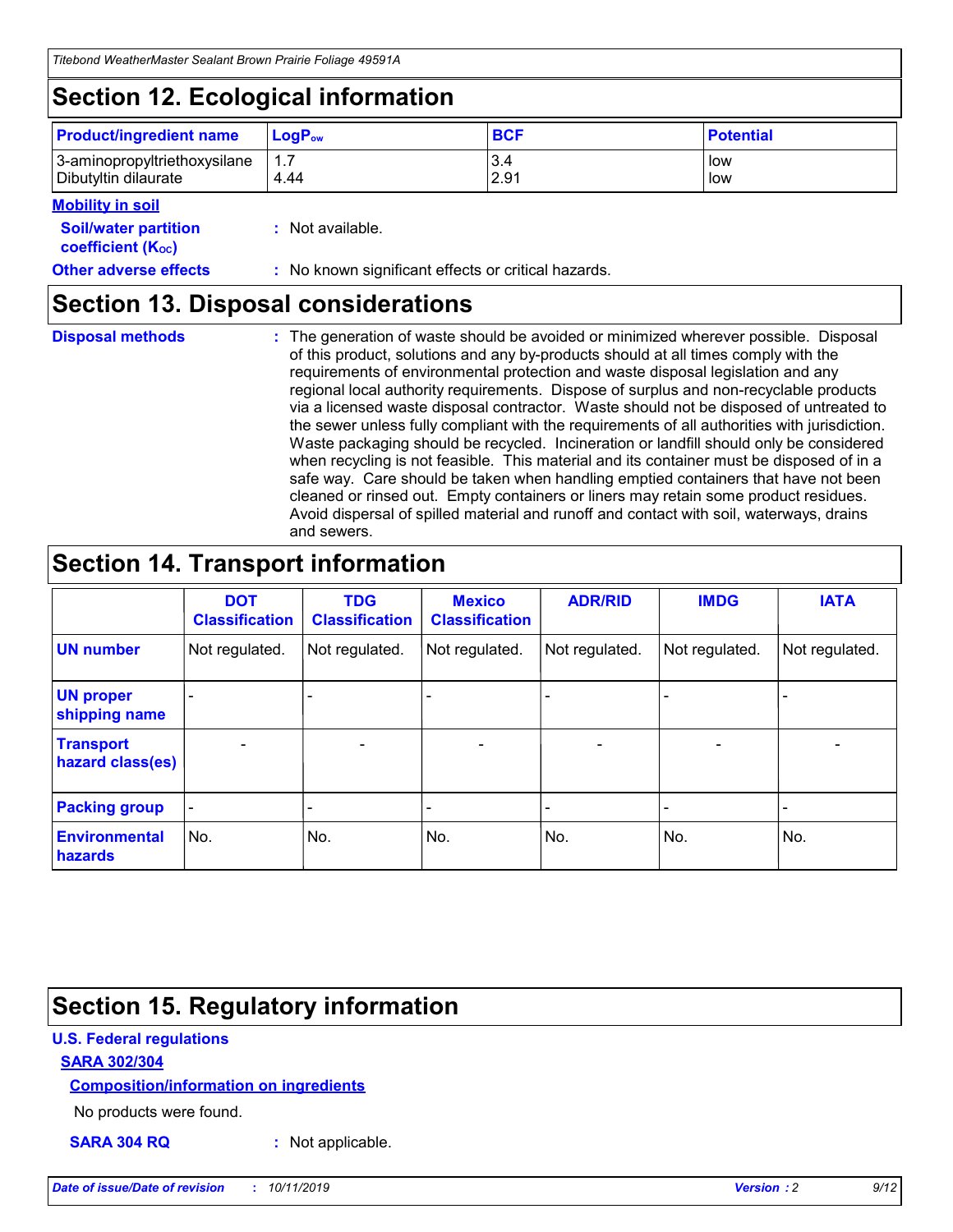## **Section 15. Regulatory information**

#### **SARA 311/312**

**Classification :** EYE IRRITATION - Category 2B SKIN SENSITIZATION - Category 1 TOXIC TO REPRODUCTION (Fertility) - Category 1B TOXIC TO REPRODUCTION (Unborn child) - Category 1B

#### **Composition/information on ingredients**

| <b>Name</b>                  | $\frac{9}{6}$ | <b>Classification</b>                                  |
|------------------------------|---------------|--------------------------------------------------------|
| 3-aminopropyltriethoxysilane | $\leq$ 3      | <b>FLAMMABLE LIQUIDS - Category 4</b>                  |
|                              |               | <b>ACUTE TOXICITY (oral) - Category 4</b>              |
|                              |               | SKIN IRRITATION - Category 2                           |
|                              |               | EYE IRRITATION - Category 2A                           |
| Dibutyltin dilaurate         | ≤0.3          | <b>ACUTE TOXICITY (oral) - Category 3</b>              |
|                              |               | SKIN CORROSION - Category 1C                           |
|                              |               | SERIOUS EYE DAMAGE - Category 1                        |
|                              |               | SKIN SENSITIZATION - Category 1                        |
|                              |               | <b>GERM CELL MUTAGENICITY - Category 2</b>             |
|                              |               | <b>TOXIC TO REPRODUCTION (Fertility) - Category 1B</b> |
|                              |               | TOXIC TO REPRODUCTION (Unborn child) - Category 1B     |
|                              |               | SPECIFIC TARGET ORGAN TOXICITY (REPEATED               |
|                              |               | EXPOSURE) (respiratory system) - Category 1            |

#### **State regulations**

| <b>Massachusetts</b> | : None of the components are listed. |
|----------------------|--------------------------------------|
| <b>New York</b>      | : None of the components are listed. |
| <b>New Jersey</b>    | : None of the components are listed. |
| <b>Pennsylvania</b>  | : None of the components are listed. |

#### **California Prop. 65**

**A** WARNING: This product can expose you to methanol, which is known to the State of California to cause birth defects or other reproductive harm. For more information go to www.P65Warnings.ca.gov.

| <b>Ingredient name</b> | No significant risk<br>level | <b>Maximum</b><br>acceptable dosage<br>level |
|------------------------|------------------------------|----------------------------------------------|
| methanol               |                              | Yes.                                         |

#### **International regulations**

**Chemical Weapon Convention List Schedules I, II & III Chemicals** Not listed.

#### **Montreal Protocol**

Not listed.

**Stockholm Convention on Persistent Organic Pollutants**

Not listed.

### **UNECE Aarhus Protocol on POPs and Heavy Metals**

Not listed.

#### **Inventory list**

### **China :** All components are listed or exempted.

**United States TSCA 8(b) inventory :** All components are active or exempted.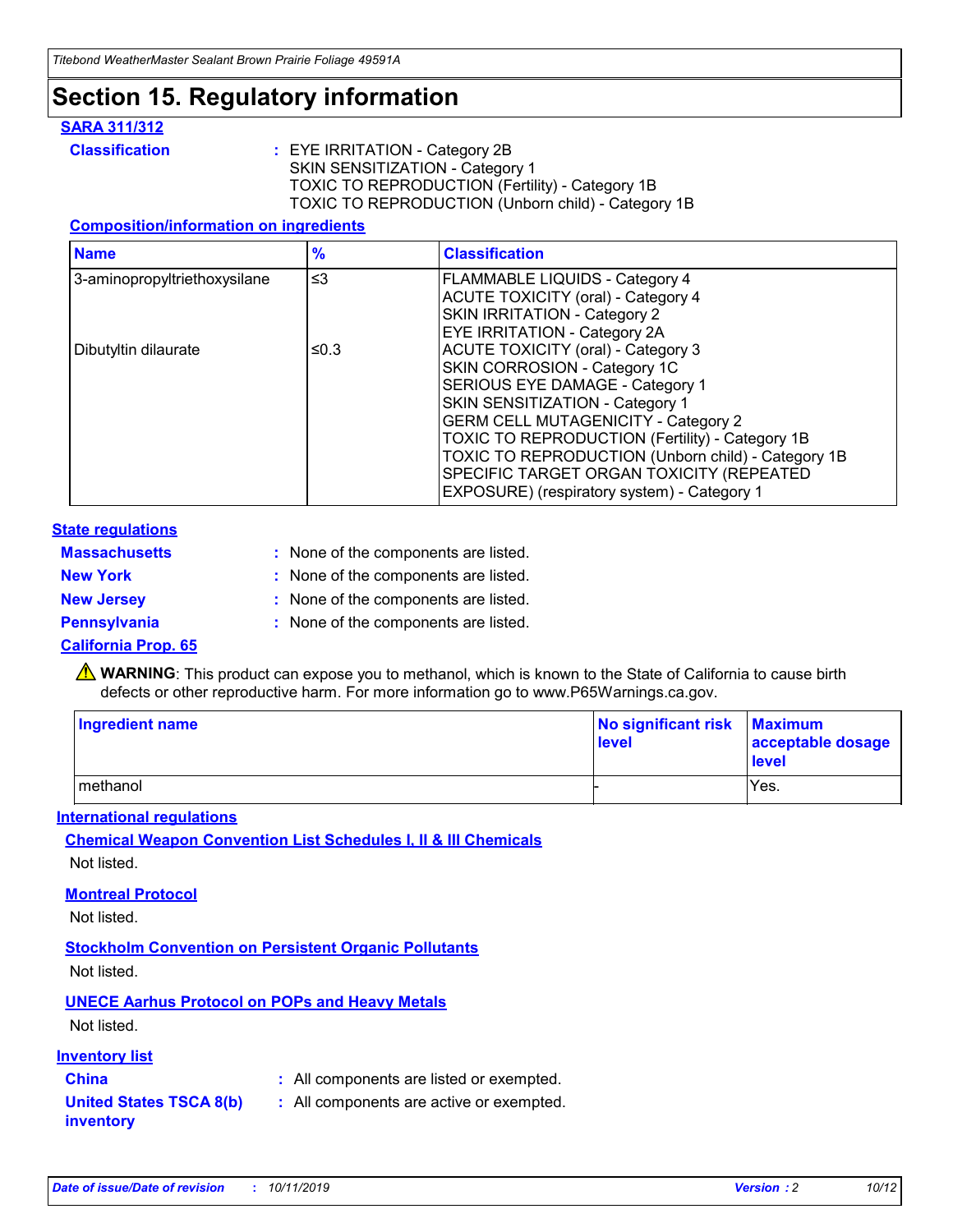## **Section 16. Other information**

**Hazardous Material Information System (U.S.A.)**



**Caution: HMIS® ratings are based on a 0-4 rating scale, with 0 representing minimal hazards or risks, and 4 representing significant hazards or risks. Although HMIS® ratings and the associated label are not required on SDSs or products leaving a facility under 29 CFR 1910.1200, the preparer may choose to provide them. HMIS® ratings are to be used with a fully implemented HMIS® program. HMIS® is a registered trademark and service mark of the American Coatings Association, Inc.**

**The customer is responsible for determining the PPE code for this material. For more information on HMIS® Personal Protective Equipment (PPE) codes, consult the HMIS® Implementation Manual.**

#### **National Fire Protection Association (U.S.A.)**



**Reprinted with permission from NFPA 704-2001, Identification of the Hazards of Materials for Emergency Response Copyright ©1997, National Fire Protection Association, Quincy, MA 02269. This reprinted material is not the complete and official position of the National Fire Protection Association, on the referenced subject which is represented only by the standard in its entirety.**

**Copyright ©2001, National Fire Protection Association, Quincy, MA 02269. This warning system is intended to be interpreted and applied only by properly trained individuals to identify fire, health and reactivity hazards of chemicals. The user is referred to certain limited number of chemicals with recommended classifications in NFPA 49 and NFPA 325, which would be used as a guideline only. Whether the chemicals are classified by NFPA or not, anyone using the 704 systems to classify chemicals does so at their own risk.**

#### **Procedure used to derive the classification**

| <b>Classification</b>                                                                                                                                                                  |                                                                                                                                                                                                                                                                   | <b>Justification</b>                                                                                                                                                                                                                                                                                       |  |
|----------------------------------------------------------------------------------------------------------------------------------------------------------------------------------------|-------------------------------------------------------------------------------------------------------------------------------------------------------------------------------------------------------------------------------------------------------------------|------------------------------------------------------------------------------------------------------------------------------------------------------------------------------------------------------------------------------------------------------------------------------------------------------------|--|
| <b>EYE IRRITATION - Category 2B</b><br>SKIN SENSITIZATION - Category 1<br><b>TOXIC TO REPRODUCTION (Fertility) - Category 1B</b><br>TOXIC TO REPRODUCTION (Unborn child) - Category 1B |                                                                                                                                                                                                                                                                   | Expert judgment<br>Expert judgment<br>Expert judgment<br>Expert judgment                                                                                                                                                                                                                                   |  |
| <b>History</b>                                                                                                                                                                         |                                                                                                                                                                                                                                                                   |                                                                                                                                                                                                                                                                                                            |  |
| Date of printing                                                                                                                                                                       | : 4/22/2022                                                                                                                                                                                                                                                       |                                                                                                                                                                                                                                                                                                            |  |
| Date of issue/Date of<br>revision                                                                                                                                                      | : 10/11/2019                                                                                                                                                                                                                                                      |                                                                                                                                                                                                                                                                                                            |  |
| Date of previous issue                                                                                                                                                                 | : 10/16/2020                                                                                                                                                                                                                                                      |                                                                                                                                                                                                                                                                                                            |  |
| <b>Version</b>                                                                                                                                                                         | $\therefore$ 2                                                                                                                                                                                                                                                    |                                                                                                                                                                                                                                                                                                            |  |
| <b>Key to abbreviations</b>                                                                                                                                                            | $\therefore$ ATE = Acute Toxicity Estimate<br><b>BCF</b> = Bioconcentration Factor<br>IATA = International Air Transport Association<br><b>IBC</b> = Intermediate Bulk Container<br><b>IMDG = International Maritime Dangerous Goods</b><br>$UN = United Nations$ | GHS = Globally Harmonized System of Classification and Labelling of Chemicals<br>LogPow = logarithm of the octanol/water partition coefficient<br>MARPOL = International Convention for the Prevention of Pollution From Ships, 1973<br>as modified by the Protocol of 1978. ("Marpol" = marine pollution) |  |